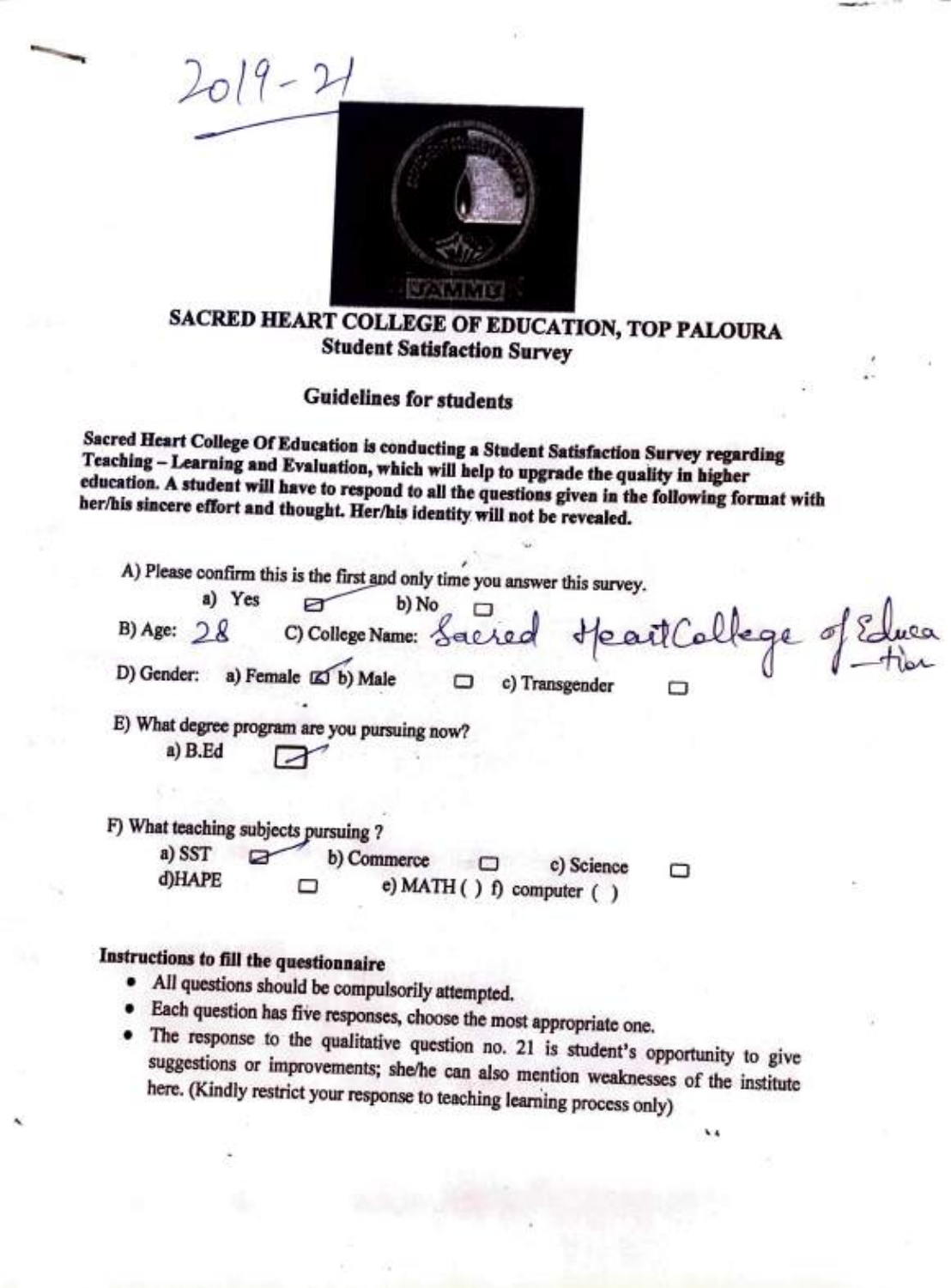#### **Criterion** II - **Teaching-Leaming and Evaluation**

### **Student Satisfaction Survey on Teaching Leaming Process**

 $_{\rm Page}2$ 

Following are questions for online student satisfaction survey regarding teaching **learning process.** 

- 1. How much of the syllabus was covered in the class?
	- 4-85to 100%
	- $3$   $\leq$  70 to 84%
		- 2-55to69%
		- I-30to *54%*
		- 0-Below30%
- 2. How well did the teachers prepare for the classes?
	- 4 -Thoroughly
	- 3-Satisfactorily
	- 2-Poorly
	- 1-Indifferently
	- 0 Won't teach at all
- 3. How well were the teachers able to communicate?
	- 4 Always effective
- $~\smash{\mathcal{A}}$  Sometimes effective
	- 2 Just. satisfactorily
	- 1~ Generally ineffective
	- 0- Very poor communication

## 4. The teacher's approach to teaching can best be described as

- 4- Excellent
- -3-Very good
- 2-Good
- 1-Fair
- 0-Poor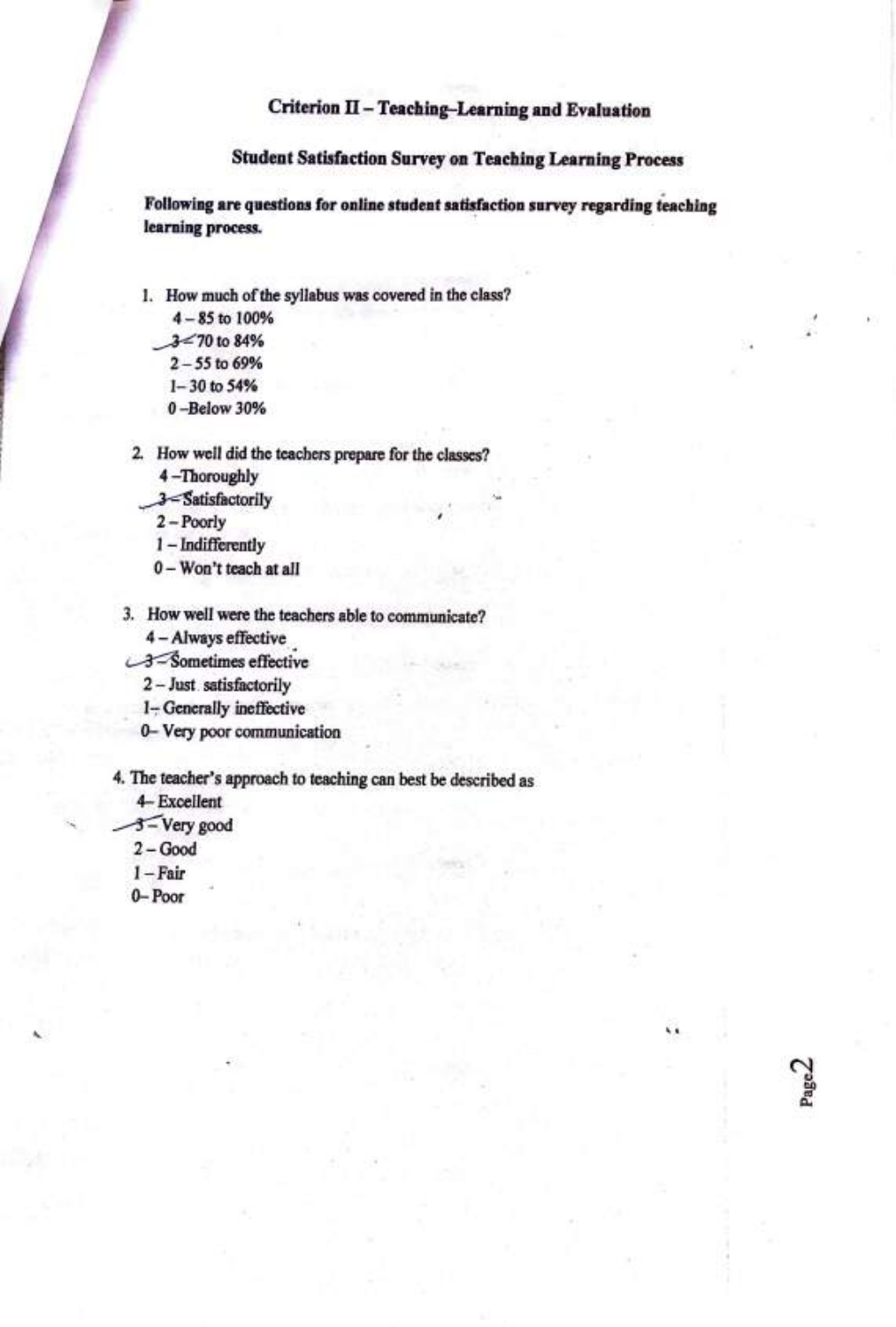Fairness of the internal evaluation process by the teachers.

- 4 Always fair
- ~ Usually fair
	- 2 Sometimes unfair·
	- 1 Usually unfair
	- 0-Unfair
- 6. Was your performance in assignments discussed with you?
	- 4 Every time
	- 3-Usually
	- 2 Occasionally/Sometimes
	- 1 Rarely
	- 0-Never
- 7. The institute takes active interest in promoting internship, student exchange, field visit opportunities for students.
	- 4 Regularly
	- $-3$ <sup> $\leq$ </sup> Often
	- 2 Sometimes
	- 1 Rarely
	- 0-Nevei'
- 8. The teaching and mentoring process in your institution facilitates you in cognitive, social and emotional growth.

.,

w

- 4- Significantly
- $-$ Very well
	- 2 Moderately
	- 1-Marginally
	- 0-Notatall
- 9. The institution provides multiple opportunities to learn and grow.
	- 4 Strongly agree
	- $3 -$ Agree
	- 2-Neutral
	- I-Disagree
	- 0- Strongly disagree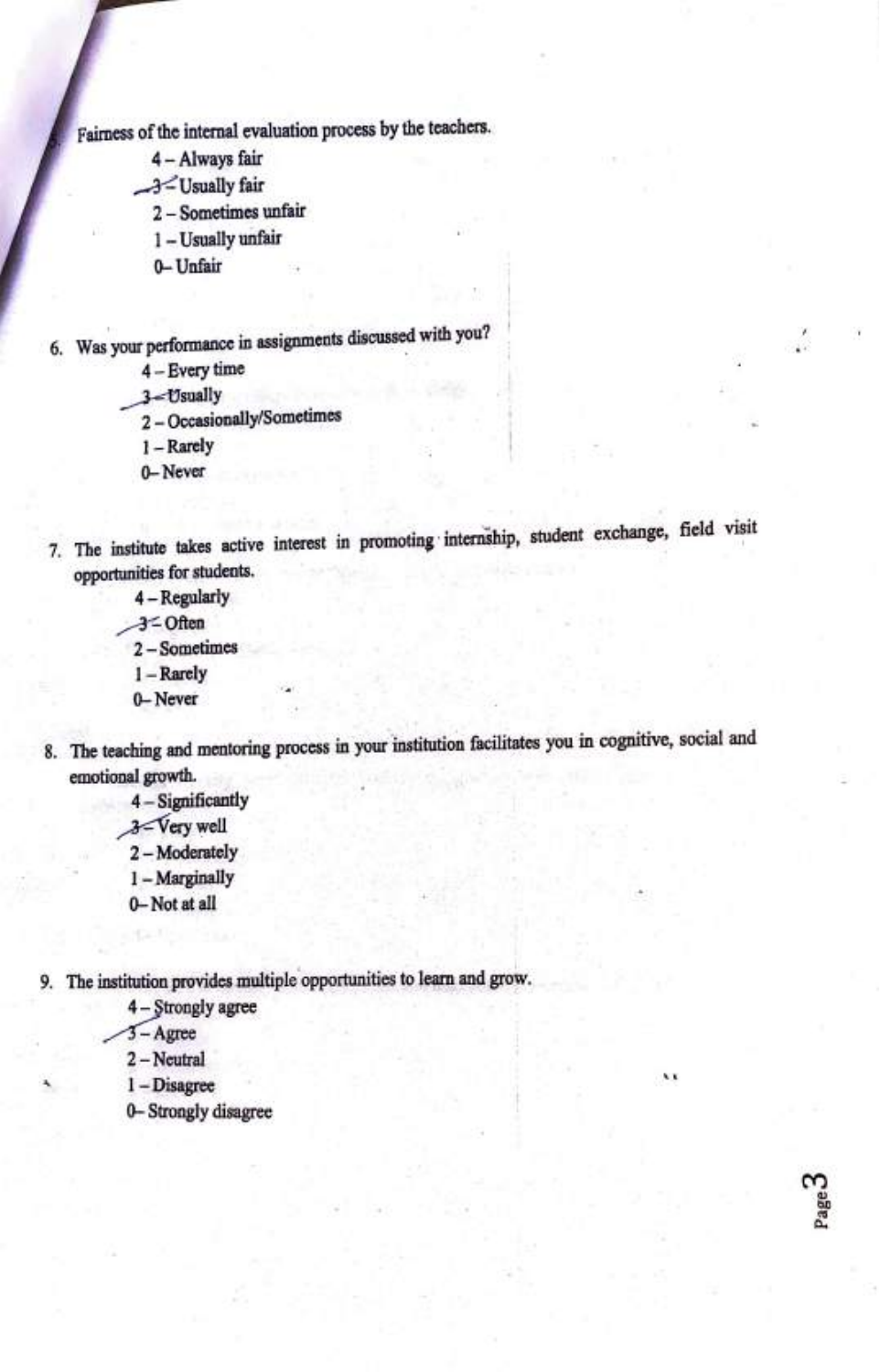- 10. Teachers inform you about your expected competencies, course outcomes and programme outcomes.
	- 4 Every time
	- ~ Usually
		- 2- Occasionally/Sometimes·
		- 1-Rarely
		- 0-Never

11. Your mentor does a necessary follow-up with an assigned task to you.

- 4 Every time
- 3-Usually
	- 2 Occasionally/Sometimes
	- I-Rarely
	- O I don't have a mentor
- 12. The teachers illustrate the concepts through examples and applications.
	- 4 Every time
	- 3-Usually
	- 2 Occasionally/Sometimes
	- I-Rarely
	- 0-Never
- 13. The teachers identify your strengths and encourage you with providing right level of challenges.

I

i ' <sup>I</sup>

''

- 4-Fully
- $-$  Reasonably
- 2 Partially
- 1 Slightly
- 0-Unable to

14. Teachers are able to identify your weaknesses and help you to overcome them.

- 4 Every time
- ~sually
	- 2 Occasionally/Sometimes
	- I-Rarely
	- 0-Never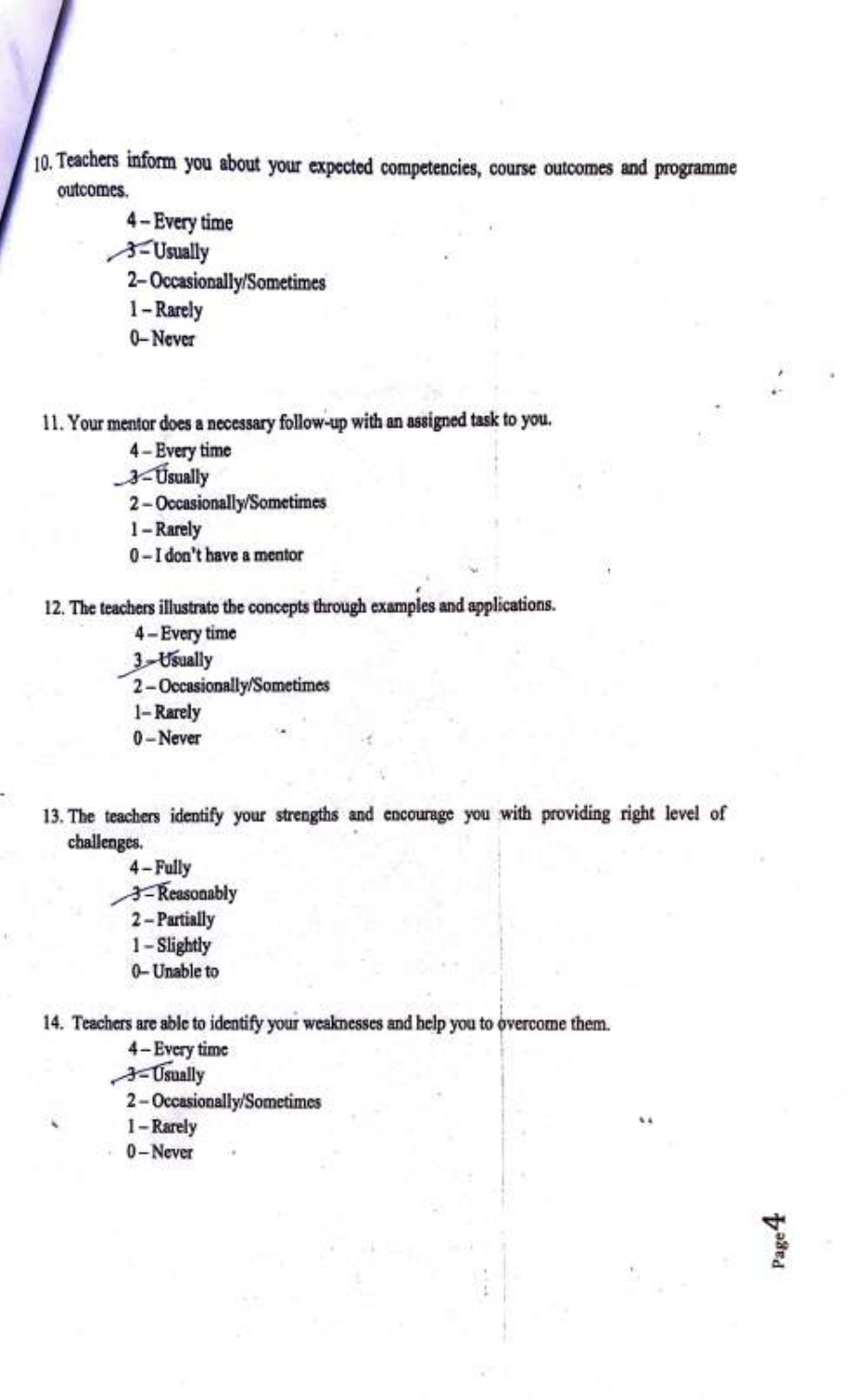15. The institution makes effort to engage students in the monitoring, review and continuous quality improvement of the teaching learning process.

- $4 -$  Strongly agree
- $3 \text{A}$ gree
- $2 -$ Neutral
- $1 Disagree$
- $0 -$ Strongly disagree

16. The institute/ teachers use student centric methods, such as experiential learning, participative learning and problem solving methodologies for enhancing learning experiences.

- 4-To a great extent
- 3<Moderate
- 2 Some what
- 1-Very little
- $0 Not$  at all

17. Teachers encourage you to participate in extracurricular activities.

- 4 Strongly agree
- $3 -$ Agree
- $2 -$ Neutral
- 1-Disagree
- 0 Strongly disagree
- 18. Efforts are made by the institute/ teachers to inculcate soft skills, life skills and employability skills to make you ready for the world of work.

4-To a great extent

- 3-Moderate
- 2-Some what
- 1-Very little
- $0 Not$  at all

19. What percentage of teachers use ICT tools such as LCD projector, Multimedia, etc. while teaching.

Gaste,

4-Above 90%

- $-3 70 89%$
- $2 50 69%$
- $1 30 49%$ .

 $0 - Below 29%$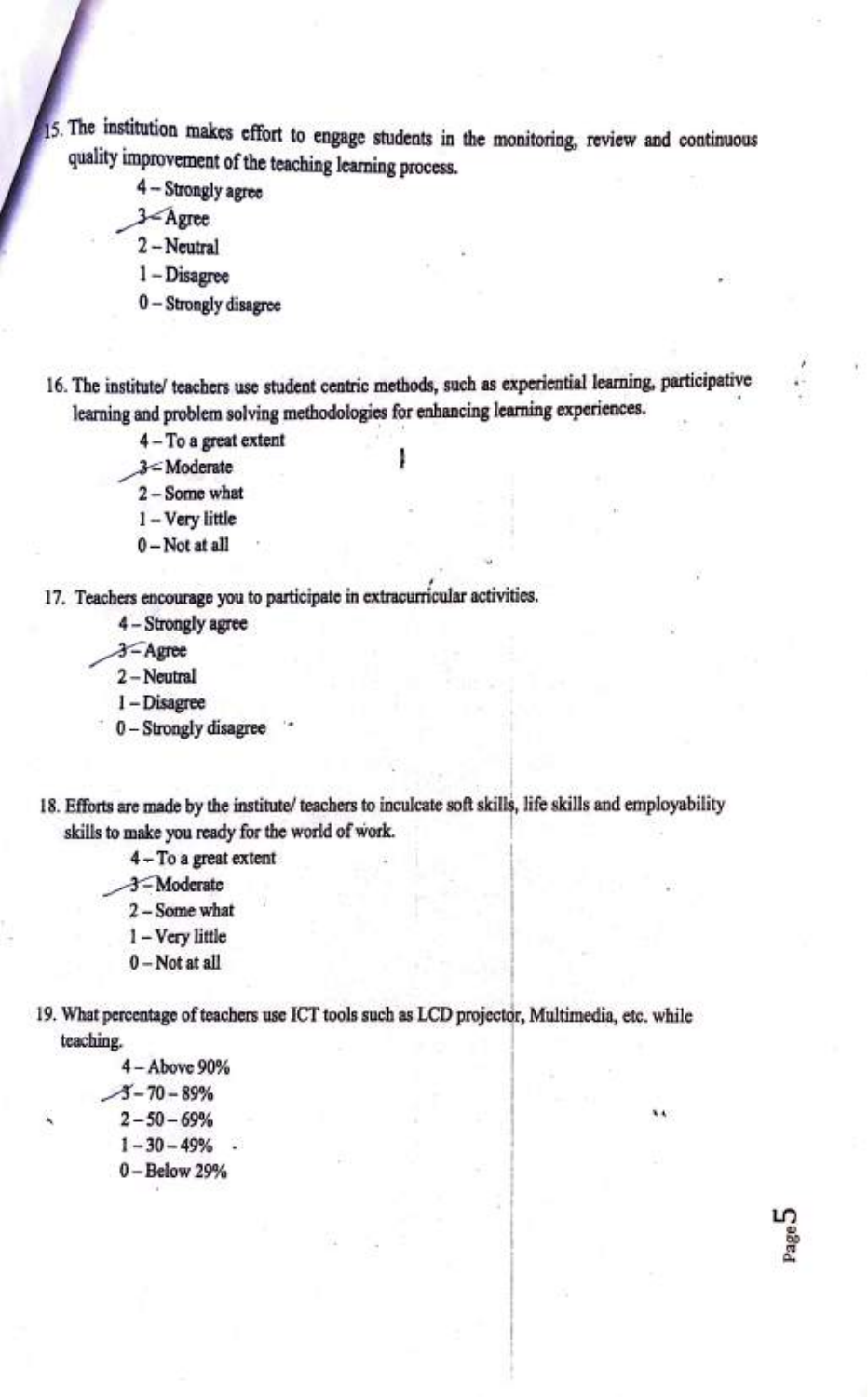20. The overall quality of teaching-learning process in your institute is very good.

- 4-Strongly agree
- $-5 \text{Agrec}$ 
	- $2 Neutral$
	- $1 Disagree$
	- 0 Strongly disagree
- 21. Give three observation / suggestions to improve the overall teaching learning experience in your institution.

0) Modeen tide<br>1) Education<br>1) Transport

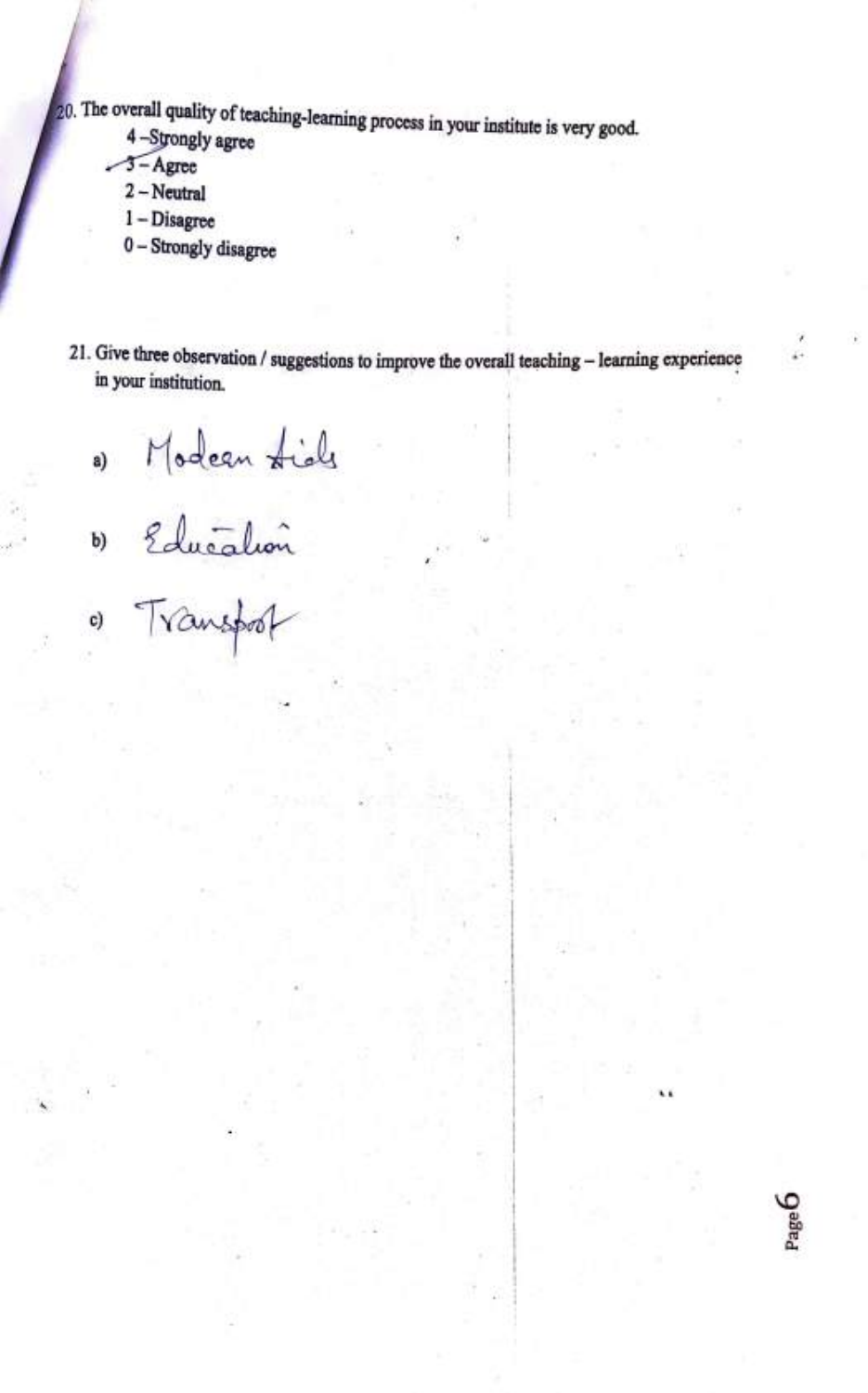

## SACRED HEART COLLEGE OF EDUCATION, TOP PALOURA Student Satisfaction Survey

Guidelines for students

Sacred Heart College Of Education is conducting a Student Satisfaction Survey regarding Teaching - Learning and Evaluation, which will help to upgrade the quality in higher education. A student will have to respond to all the questions given in the following format with her/his sincere effort and thought. Her/his identity will not be revealed.

A) Please confirm this is the first and only time you answer this survey.

a) Yes  $\varnothing$  b) No  $\Box$  *II*  $\Box$  of  $\Box$  of  $\Box$   $\Box$   $\Box$ B) Age: 24 C) College Name: Sacred Heart College 0 D) Gender: a) Female **≥D** b) Male **D** c) Transgender **D** 

E) What degree program are you pursuing now? a)  $B.Ed$ 

F) What teaching subjects pursuing ?

a) SST b) Commerce  $\Box$  c) Science  $\Box$ d)HAPE **c**) **MATH** ( ) f) computer ( )

## **Instructions to ftll the questionnaire**

- All questions should be compulsorily attempted.
- Each question has five responses, choose the most appropriate one.
- The response to the qualitative question no. 21 is student's opportunity to give suggestions or improvements; she/he can also mention weaknesses of the institute here. (Kindly restrict your response to teaching learning process only)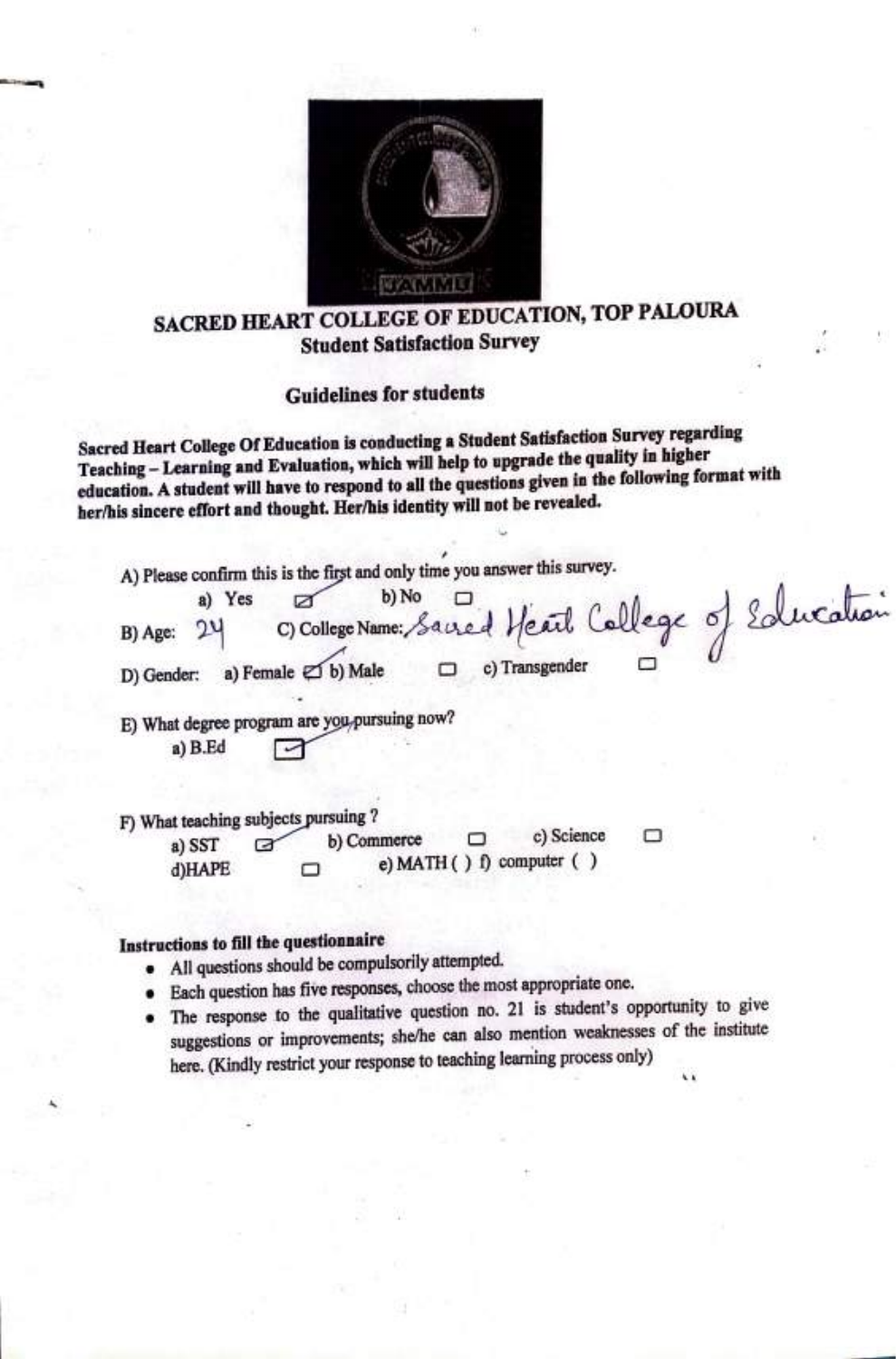#### **Criterion II - Teaching-Learning and Evaluation**

#### **Student Satisfaction Survey on Teaching Leaming Process**

*I* .

age.

Following are questions for online student satisfaction survey regarding teaching **learning process.** 

- 1. How much of the syllabus was covered in the class?<br> $4-85$  to 100%<br> $3-70$  to 84%<br> $2-55$  to 69%
	- $4 85$  to  $100\%$ <br> $3 70$  to 84%
		-
		- 2-55 to 69%
		- 1-30 to 54%
		- 0-Below30%
- 2. How well did the teachers prepare for the classes?
	- 4 -Thoroughly
- $-3$ -Satisfactorily
	- 2-Poorly
	- 1-Indifferently
	- 0 Won't teach at all
- 3. How well were the teachers able to communicate?
	- 4 Always effective
- $-3$  = Sometimes effective
	- 2 Just. satisfactorily
	- 1- Generally ineffective
	- 0- Very poor communication

4. The teacher's approach to teaching can best be described as

- 4-Excellent
- $3 -$  Very good
- 2-Good
- 1-Fair
- 0-Poor

L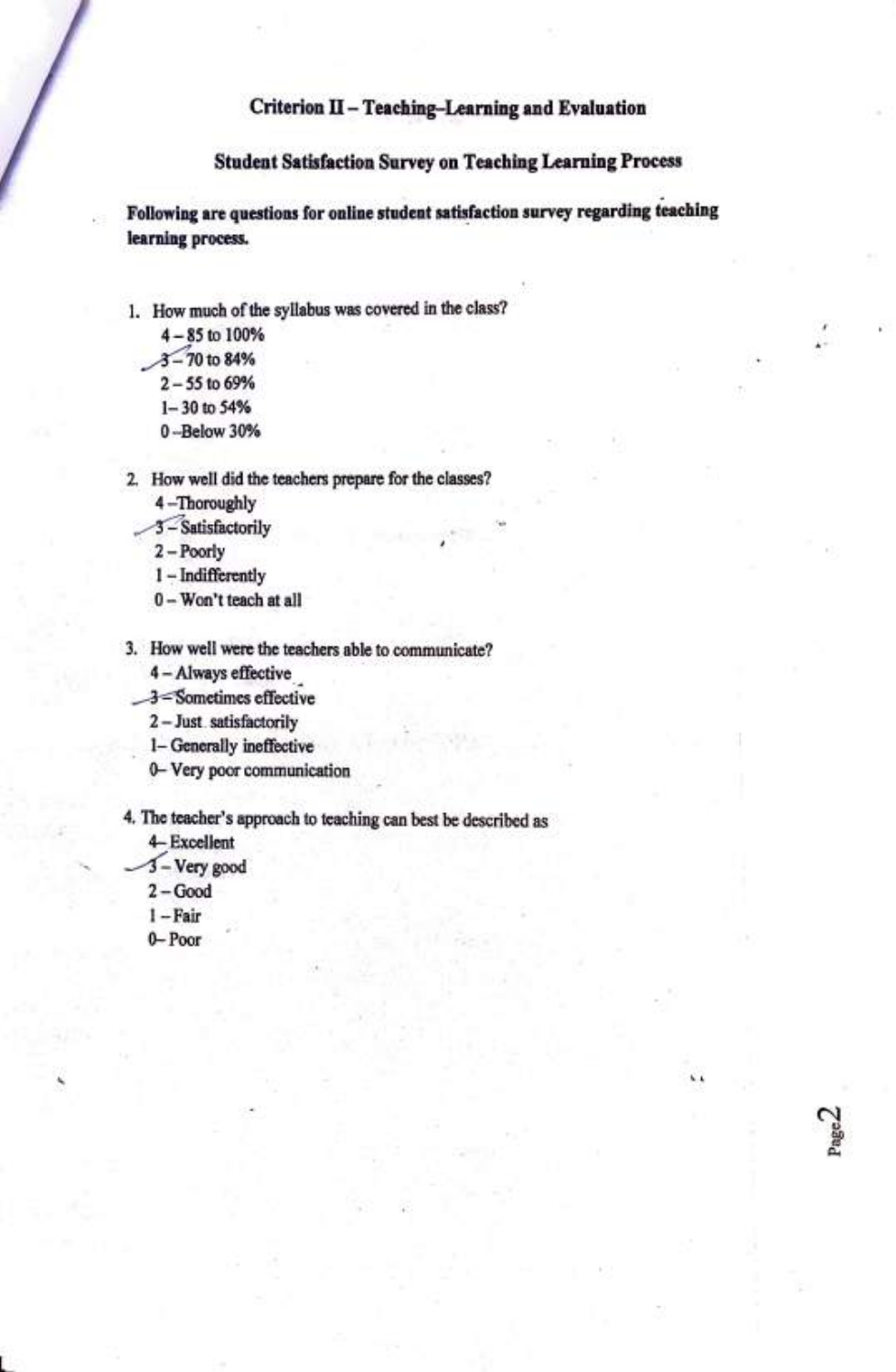Fairness of the internal evaluation process by the teachers.

4 - Always fair

5.

3-Usually fair

2 - Sometimes unfair

1 - Usually unfair

0-Unfair

6. Was your performance in assignments discussed with you?

 $4 - Every time$ 

-3-Usually

2-Occasionally/Sometimes

1-Rarely

0-Never

7. The institute takes active interest in promoting internship, student exchange, field visit opportunities for students.

4 - Regularly

 $3$   $-$ Often

2-Sometimes

 $1 -$ Rarely

0-Never

8. The teaching and mentoring process in your institution facilitates you in cognitive, social and emotional growth.

64

age,

4 - Significantly

3<sup>-</sup>Very well

2-Moderately

1-Marginally

0-Not at all

9. The institution provides multiple opportunities to learn and grow.

4 - Strongly agree

 $3 - \text{Agree}$ 

 $2 - Neutral$ 

 $1 - Disagree$ 

0-Strongly disagree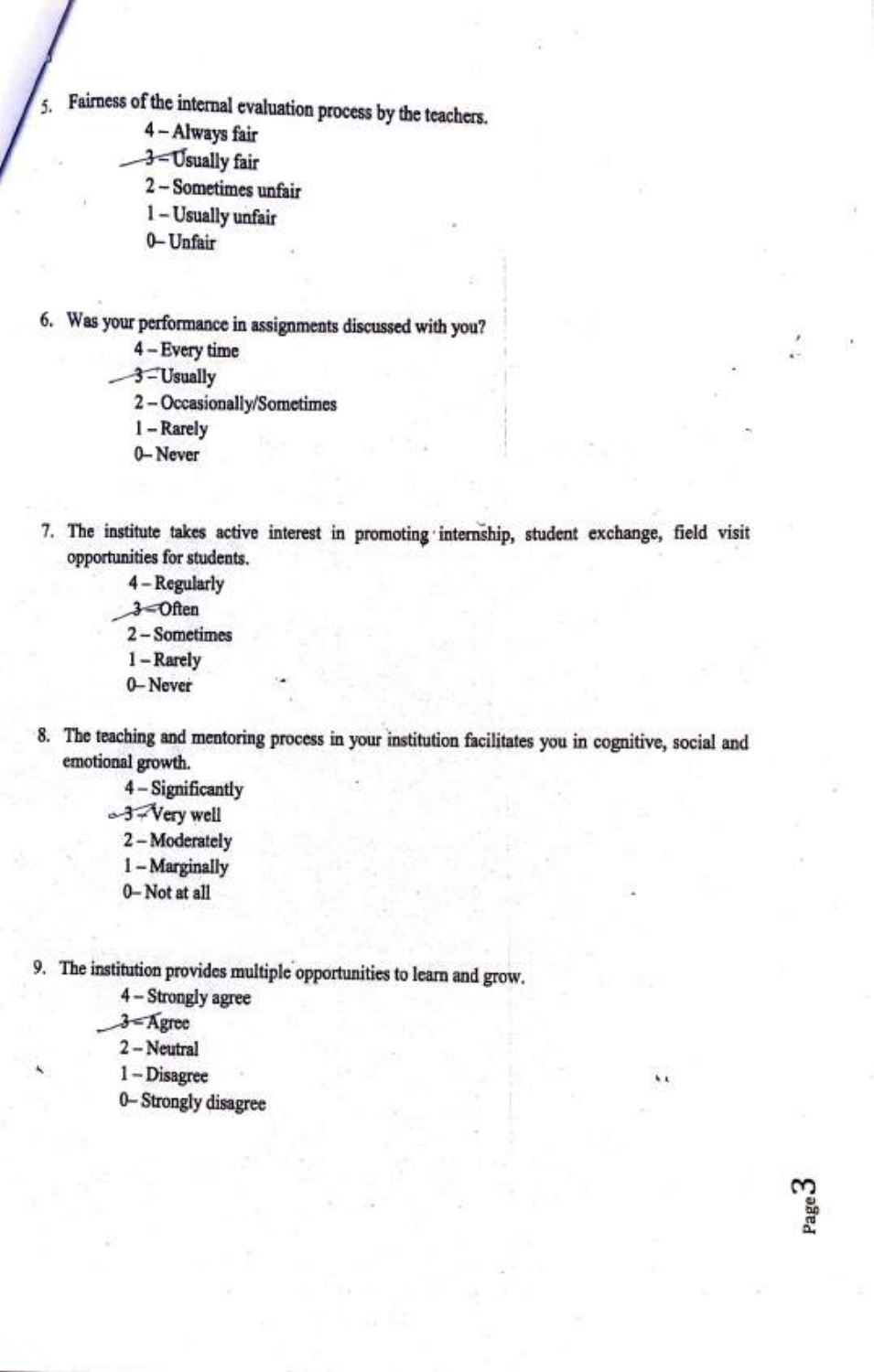10. Teachers inform you about your expected competencies, course outcomes and programme

- $4 Every time$
- $-3$  Usually
	- 2-Occasionally/Sometimes
	- $1 -$ Rarely
	- 0-Never

11. Your mentor does a necessary follow-up with an assigned task to you.

- $4 Every time$
- $-3 =$ Usually
- 2 Occasionally/Sometimes
- $1 -$ Rarely
- $0 I$  don't have a mentor

12. The teachers illustrate the concepts through examples and applications.

 $4 - Every time$ 

 $-3$  - Usually

- 2 Occasionally/Sometimes
- I-Rarely
- $0 -$ Never
- 13. The teachers identify your strengths and encourage you with providing right level of
	- $4 Fully$
	- 3-Reasonably
		- 2 Partially
		- $1-S$ lightly
		- 0-Unable to

14. Teachers are able to identify your weaknesses and help you to overcome them.

 $-3$  - Usually

2 - Occasionally/Sometimes

- $1 -$ Rarely
- $0 Never$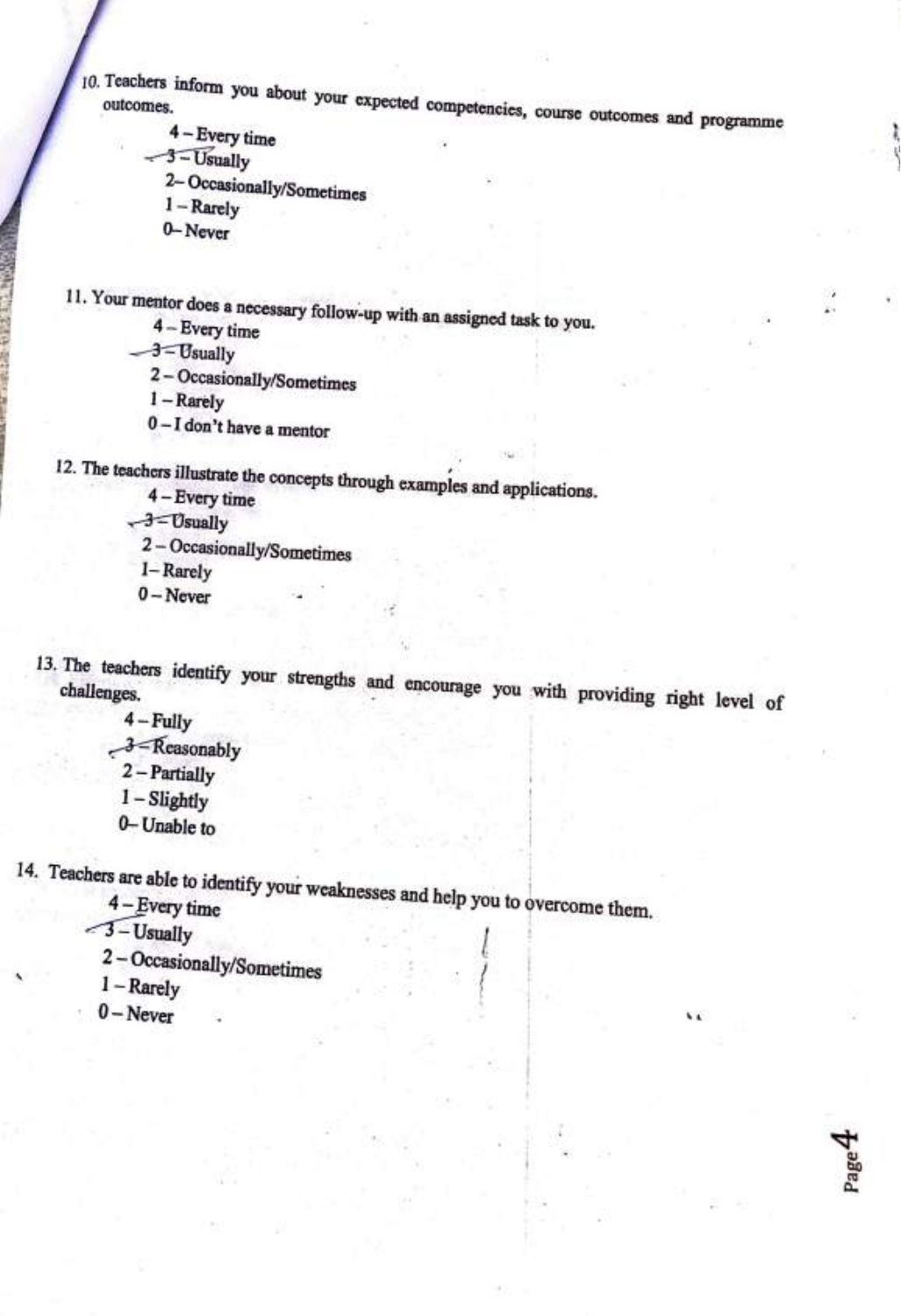The institution makes effort to engage students in the monitoring, review and continuous quality improvement of the teaching learning process.

 $4 -$  Strongly agree

 $3 - \text{Agrec}$ 

- $2 -$ Neutral
- $1 Disagree$
- $0 -$  Strongly disagree
- 16. The institute/ teachers use student centric methods, such as experiential learning, participative learning and problem solving methodologies for enhancing learning experiences.
	- 4-To a great extent
	- 3-Moderate
	- $2 Some what$
	- 1-Very little
	- $0 Not$  at all

17. Teachers encourage you to participate in extracurricular activities.

- 4 Strongly agree
- 3-Agree
- $2 -$ Neutral
- $1 Disagree$
- $0 -$  Strongly disagree
- 18. Efforts are made by the institute/ teachers to inculcate soft skills, life skills and employability skills to make you ready for the world of work.

4-To a great extent

3-Moderate

- 2-Some what
- 1-Very little
- $0 Not$  at all
- 19. What percentage of teachers use ICT tools such as LCD projector, Multimedia, etc. while teaching.

4-Above 90%  $-3 - 70 - 89%$  $2 - 50 - 69%$  $1 - 30 - 49%$  $0 - Below 29%$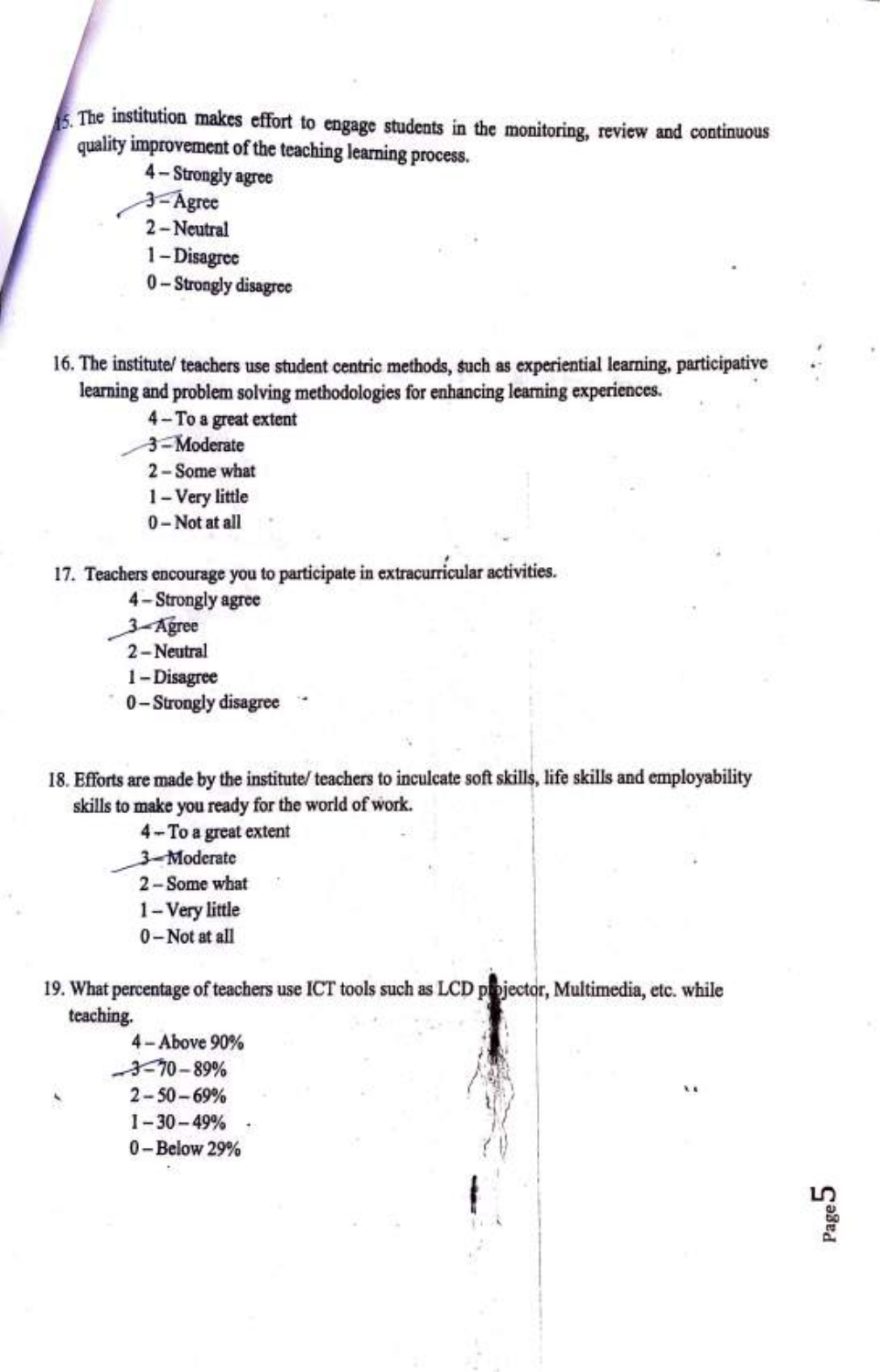$\int_{20}$ . The overall quality of teaching-learning process in your institute is very good.

- 
- $2 Neutral$
- $1 Disagree$
- 0-Strongly disagree
- 

21. Give three observation / suggestions to improve the overall teaching - learning experience

N.K

PageO

a) Fransport<br>b) Inferaction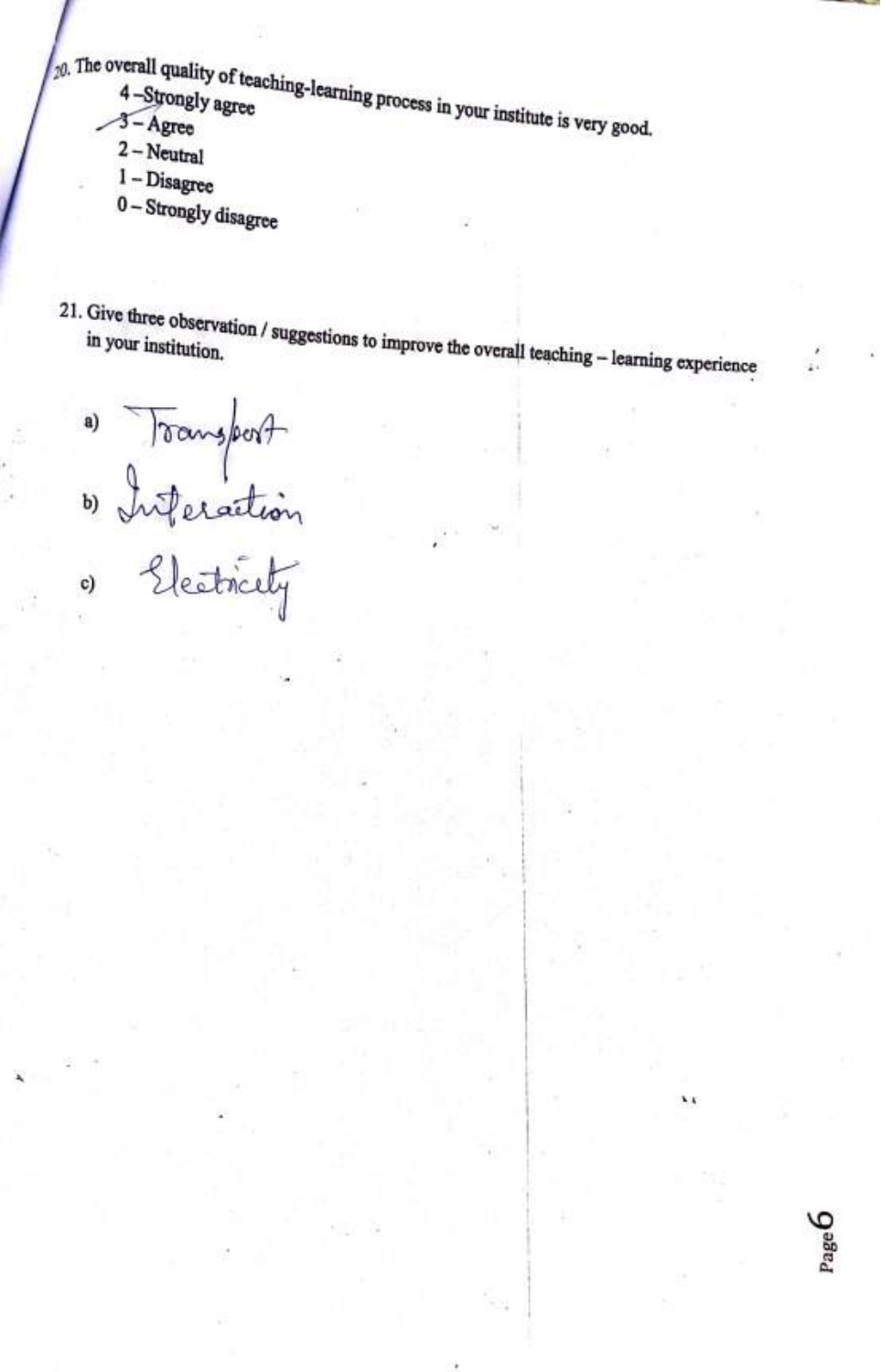

## SACRED HEART COLLEGE OF EDUCATION, TOP PALOURA Student Satisfaction Survey

### Guidelines for students

Sacred Heart College Of Education is conducting a Student Satisfaction Survey regarding Teaching - Learning and Evaluation, which will help to upgrade the quality in higher education. A student will have to respond to all the questions given in the following format with her/his sincere effort and thought. Her/his identity will not be revealed.

|            | a) Yes      |                                              | b) No | A) Please confirm this is the first and only time you answer this survey. |  |  |
|------------|-------------|----------------------------------------------|-------|---------------------------------------------------------------------------|--|--|
| B) Age:    |             |                                              |       | C) College Name: Sacred Heart College of Solucation                       |  |  |
| D) Gender: |             | a) Female $\Box$ b) Male                     |       | c) Transgender                                                            |  |  |
|            | $a)$ $B.Ed$ | E) What degree program are you pursuing now? |       |                                                                           |  |  |
|            |             |                                              |       |                                                                           |  |  |

F) What teaching subjects pursuing ?

a) SST  $\Box$  b) Commerce  $\Box$  c) Science □  $d)$ HAPE  $\Box$  e) MATH ( $\rightarrow$  1) computer ( )

#### **Instructions to fill the questionnaire**

- All questions should be compulsorily attempted.
- Each question has five responses, choose the most appropriate one.
- The response to the qualitative question no. 21 is student's opportunity to give suggestions or improvements: she/he can also mention weaknesses of the institute here. (Kindly restrict your response to teaching learning process only)

l l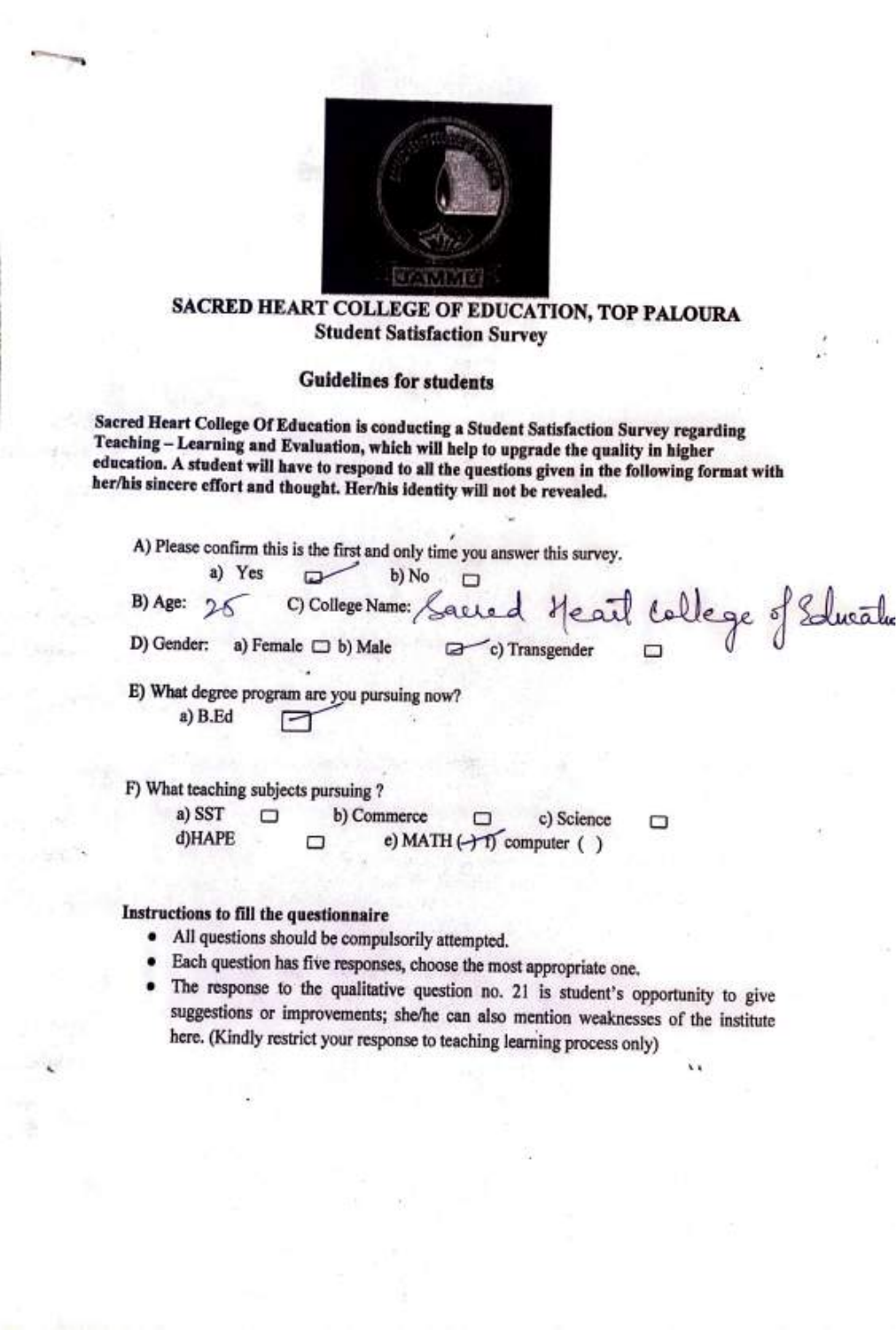# Criterion Il - Teaching-Learning and Evaluation

# **Student Satisfaction Survey on Teaching Learning Process**

Following are questions for online student satisfaction survey regarding teaching learning process.

- 1. How much of the syllabus was covered in the class?
	- 4-85 to 100%
	- 3-70to 84%
	- 2-55 to 69%
	- $+30$  to 54%
	- 0-Below30%
- 2. How well did the teachers prepare for the classes?
	- 4 -Thoroughly
	- 3-Satisfactorily
	- 2-Poorly
	- $\pm$ -Indifferently
	- , 0 Won't teach at all ·
- 3. How well were the teachers able to communicate?
	- 4 Always effective
	- 3 Sometimes effective
	- 2 Just. satisfactorily
	- ~Generally· ineffective· .. ,
	- 0- Very poor communication

# 4. The teacher's approach to teaching can best be described as

l l

- 4-Excellent
- 3 Very good
- 2-Good
- $\sqrt{1 \text{Fair}}$
- 0-Poor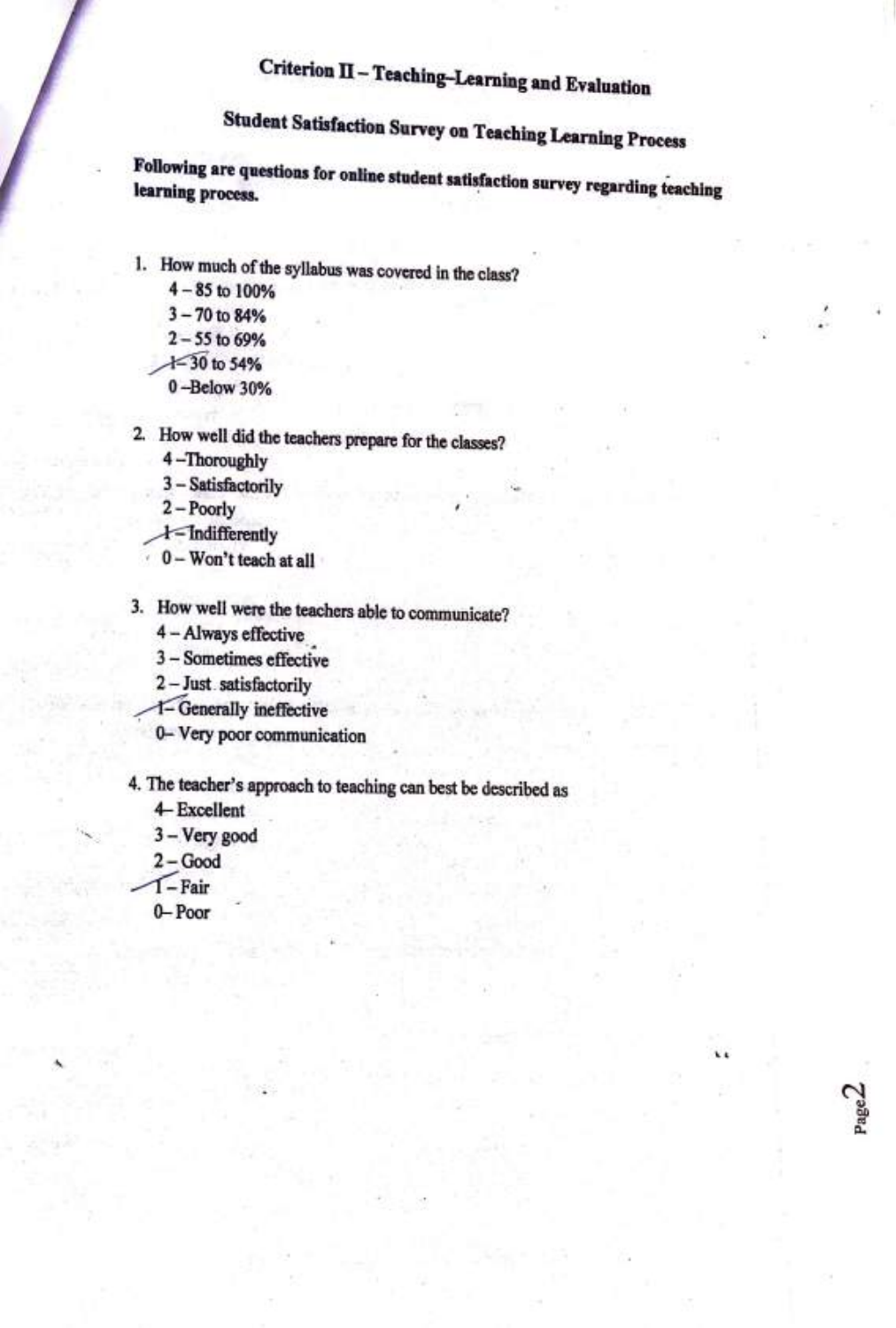Fairness of the internal evaluation process by the teachers.

- 4 Always fair
- 3 Usually fair
- 2 Sometimes unfair
- ~ Usually unfair
- 0-Unfair
- 6. Was your performance in assignments discussed with you?
	- 4 Every time
	- 3-Usually .
	- 2 Occasionally/Sometimes
	- $T -$ Rarely
	- 0-Never
- 7. The institute takes active interest in promoting internship, student exchange, field visit opportunities for students.
	- 4 Regularly
	- 3-0ften
	- 2 Sometimes
	- $\pm$ -Rarely
	- 0-Never
- 8. The teaching and mentoring process in your institution facilitates you in cognitive, social and emotional growth.
	- 4 Significantly
	- 3-Verywell
	- 2 Moderately
	- $\rightarrow$ Marginally
		- 0-Not at all
- 9. The institution provides multiple'opportunities to learn and grow.
	- 4 Strongly agree
	- 3-Agree
	- 2-Neutral
	- T-Disagree
	- 0- Strongly disagree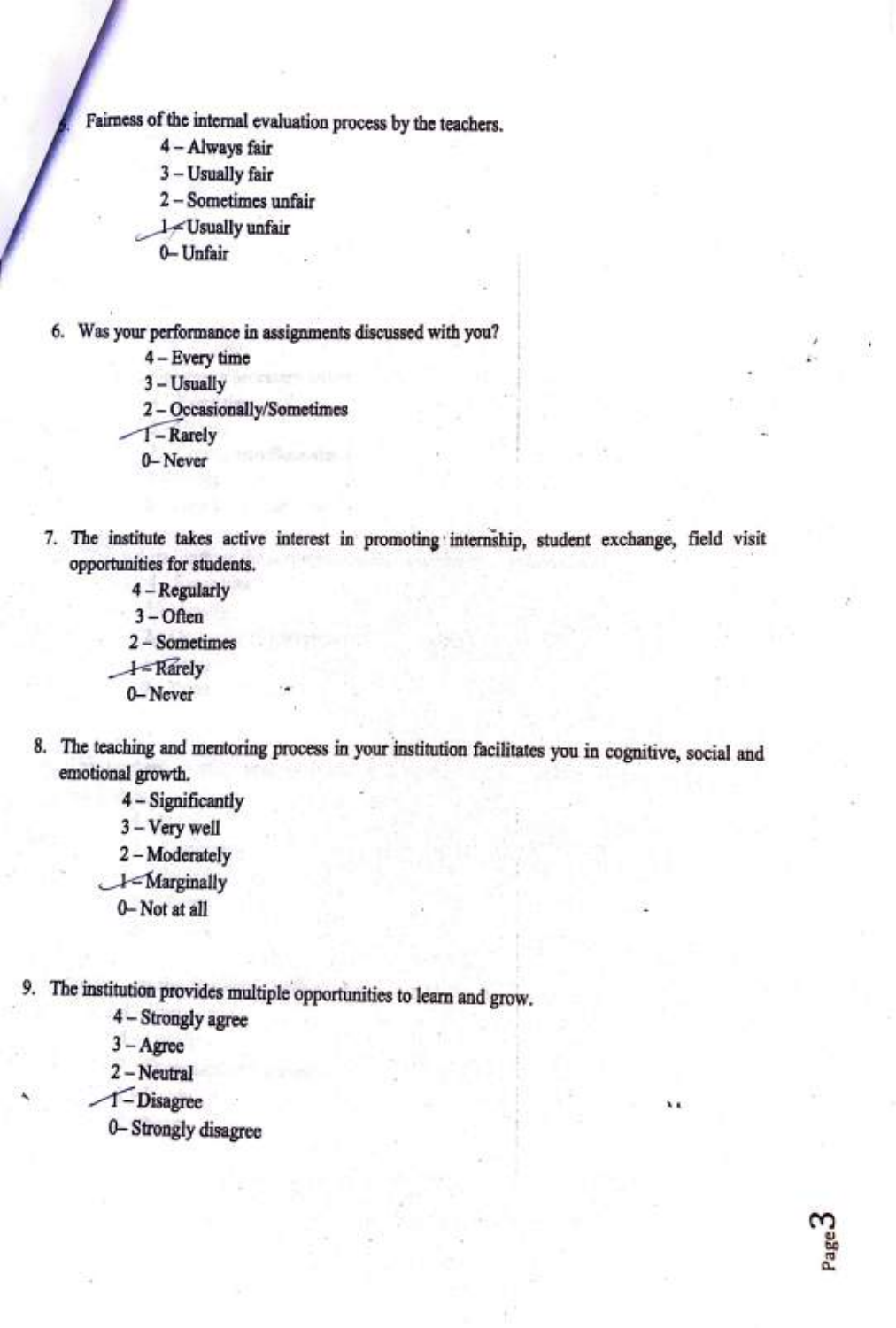O. Teachers inform you about your expected competencies, course outcomes and programme outcomes.

4 - Every time

3-Usually

2-Occasionally/Sometimes<br> $+$  - Rarely

0-Never

11. Your mentor does a necessary follow-up with an assigned task to you.

, ,1

**4** – Every time

3-Usually

2 - Occasionally/Sometimes

 $+$ -Rarely

0-I don't have a mentor

12. The teachers illustrate the concepts through examples and applications.

4 - Every time

. 3-Usually

2 - Occasionally/Sometimes

 $+$ **Rarely** 

0-Never

13. The teachers identify your strengths and encourage you with providing right level of challenges.

\

4-Fully

3 - Reasonably

2 Partially

 $+$ -Slightly

. 0- Unable to

14. Teachers are able to identify your weaknesses and help you to overcome them.

4 - Every time

3-Usually

2 - Occasionally/Sometimes

 $Y -$  Rarely

0-Never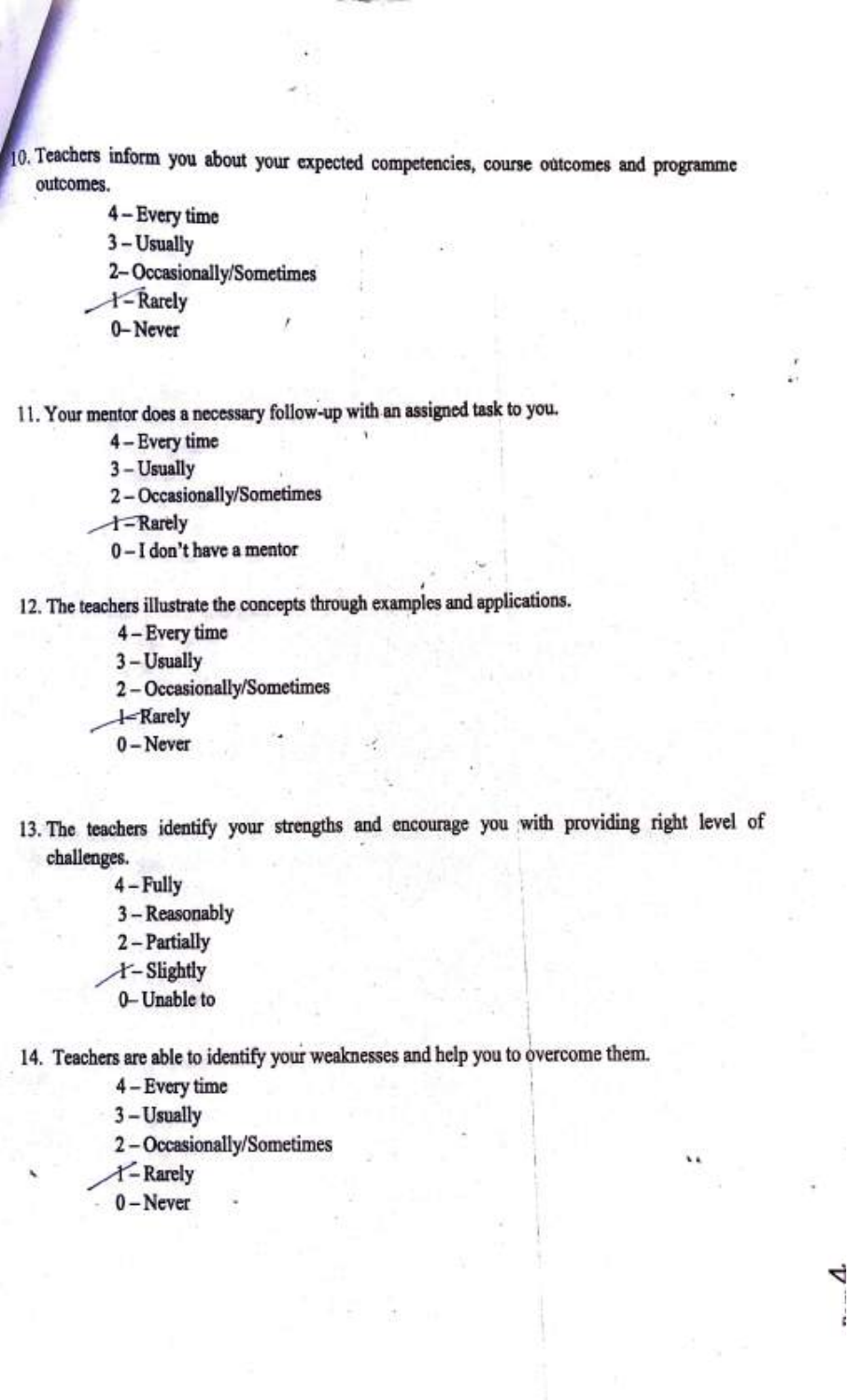The institution makes effort to engage students in the monitoring, review and continuous quality improvement of the teaching learning process.

- $4 -$  Strongly agree
- $3 -$ Agree
- 2-Neutral
- 1-Disagree
- $0 -$ Strongly disagree

16. The institute/ teachers use student centric methods, such as experiential learning, participative learning and problem solving methodologies for enhancing learning experiences.

- 4-To a great extent
- 3-Moderate
- 2 Some what
- Very little
- $0$  Not at all

17. Teachers encourage you to participate in extracurricular activities.

- 4 Strongly agree
- $3 \text{Agree}$
- 2-Neutral
- l-Disagree
- 0-Strongly disagree
- 18. Efforts are made by the institute/ teachers to inculcate soft skills, life skills and employability skills to make you ready for the world of work.
	- $4 To$  a great extent
	- $3 -$ Moderate
	- 2 Some what
	- +- Very little
	- $0$  Not at all
- 19. What percentage of teachers use ICT tools such as LCD projector, Multimedia, etc. while teaching.

h.

4-Above 90%  $3 - 70 - 89%$  $2 - 50 - 69%$  $1 - 30 - 49%$  $0 - Below 29%$